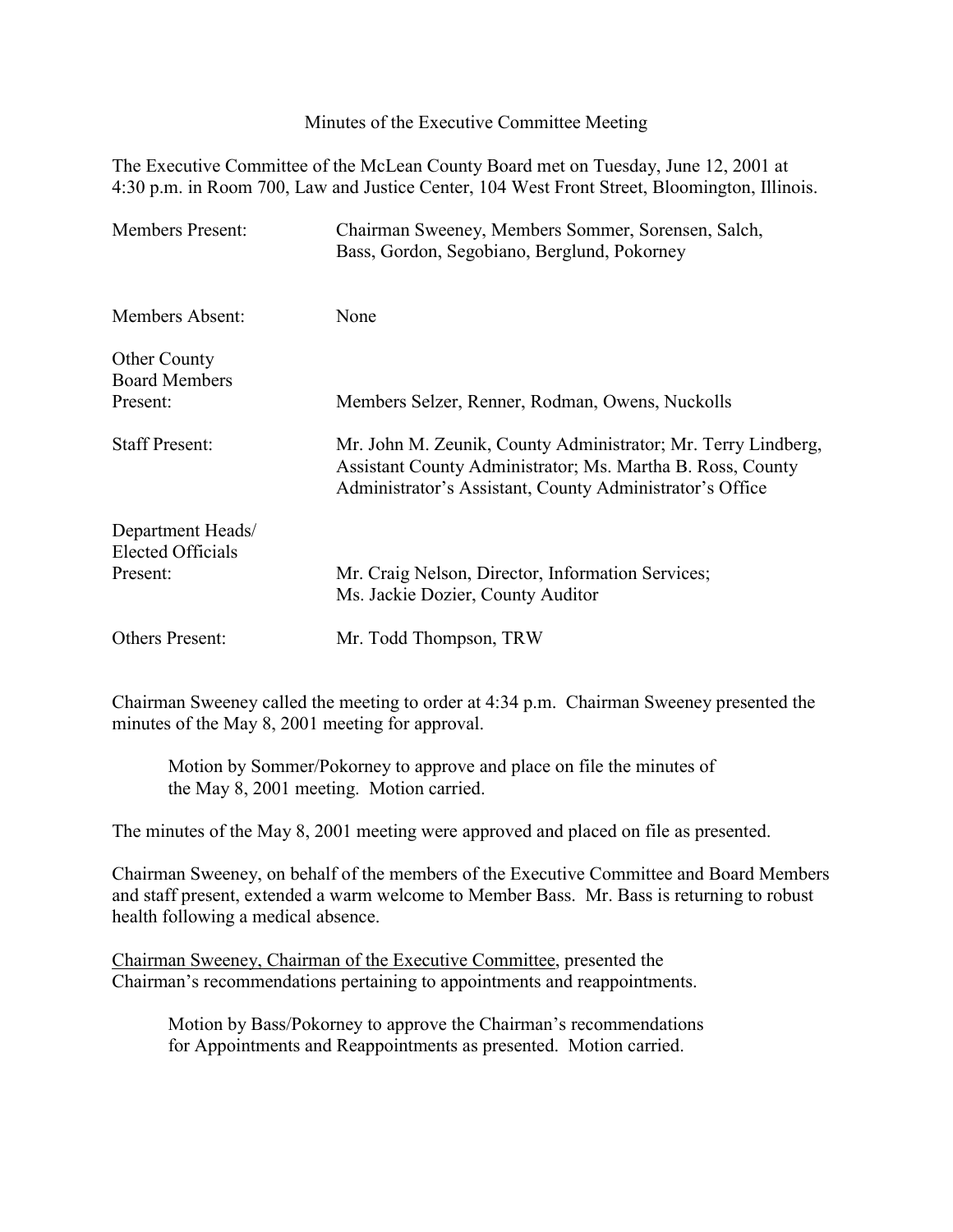Minutes of the Executive Committee Meeting June 12, 2001 Page Two

Chairman Sweeney asked for input from the Committee on the issue of the determination of a method of measurement for the degree of satisfaction by the public regarding the experimental change in the meeting time for the regular County Board meetings in August, September, and October, 2001. Mr. Zeunik commented on the historical background of the issue since it was last discussed. He explained that the issue was referred to the Executive Committee at the May 2001 County Board meeting for further discussion. At the May 2001 Executive Committee meeting there was discussion by Member Sorensen, who presented a suggestion that was offered during the May meeting of the Finance Committee. The matter was then referred to the Executive Committee, who ultimately referred it to the full Board for discussion in May. The full Board then remanded the issue back to the Executive Committee for discussion at the June meeting.

Chairman Sweeney asked for input from the members of the Committee. Mr. Segobiano commented that interest and attendance are driven by the specific items on the agenda for any given month. If there is sufficient interest in the items on the agenda, the public will make it a point to attend, regardless of the meeting time.

Mr. Bass remarked that there are staff considerations when changing the meeting time to outside the parameters of the regular work day. He noted that some staff will incur overtime and some staff may reside outside the limits of Bloomington-Normal, which would make travel in the evening less convenient.

Mr. Sommer stated that the change in a long-standing time for the County Board's regular meeting will result in inconvenience for people who have come to expect a regularity in that schedule. However, he noted that time will determine whether the change in meeting time will have any lasting positive effects.

Mr. Segobiano related that he received a comment from one County Department Head who remarked that it would have been nice if the Department Heads had been consulted about the proposed change in meeting time prior to its passage by the Board.

Mr. Gordon stated that he is in agreement with Member Segobiano in that it will be difficult to measure the success or lack thereof of the experiment in the change in meeting times, with sufficient objectivity. It is especially difficult to measure satisfaction among those who are not even in attendance. In fact, he commented, it would indeed be difficult to objectively measure public satisfaction with the current 9:00 a.m. meeting time. Mr. Gordon explained that he received a comment from a member of the media, saying that the change in meeting time may present some inconvenience to the radio-TV electronic media, in disseminating their reports on the monthly Board business in a timely and expedient fashion.

Chairman Sweeney asked whether there was a motion or further discussion on this item. There was no further discussion and no motion was made.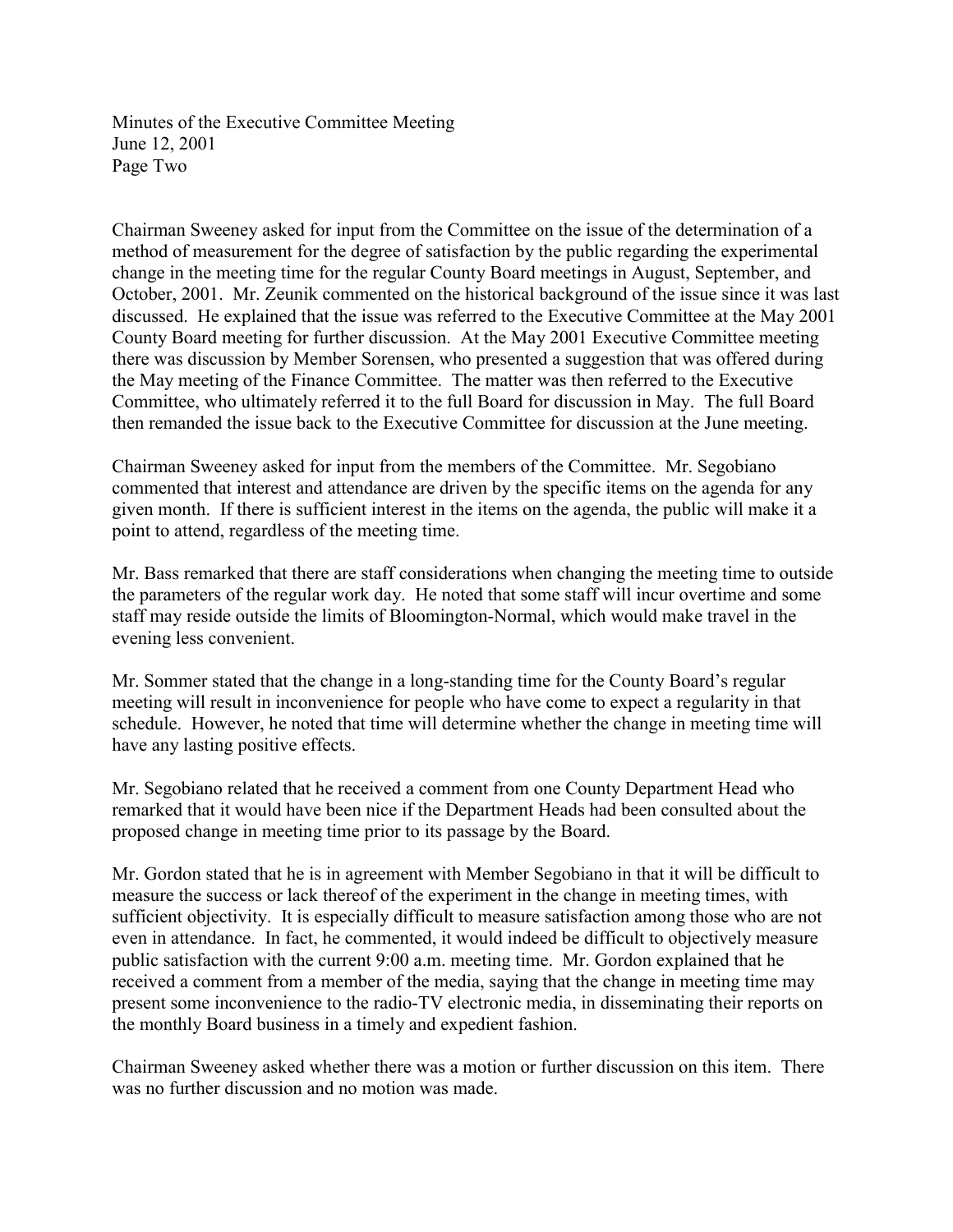Minutes of the Executive Committee Meeting June 12, 2001 Page Three

Chairman Sweeney presented the Resolution in Recognition of the Special Olympics Illinois State Summer Games 2001.

Motion by Gordon/Bass to Approve the Request for Approval of a Resolution in Recognition of the Special Olympics Illinois State Summer Games 2001. Motion carried.

Chairman Sweeney stated that he would like to recognize the Normal Community High School Girls' Softball Team with a Resolution of Congratulations in July 2001. The team won the State Girl's High School Softball title.

Mr. Zeunik presented the reapportionment status report. He explained that a problem that was encountered in the process of developing mapping alternatives. The 2000 census data is based on 34 voting precincts in the City of Bloomington. The City of Bloomington's Elections Commission redrew all of their voting precinct boundaries, showing a total of 41 precincts on their official map. The precincts and population did not match.

Mr. Zeunik explained that, with the help of State Farm's Research Department, new maps were printed at the census block level. That is the smallest increment that can be obtained from the U.S. Census Bureau. Maps were printed by census track and then by block within a census track, and each individual record was examined and matched, from block to precinct. The result of that item by item examination is that all population and precinct figures are now matched to the City's 41 voting precincts.

Mr. Zeunik stated that there are now 41 precincts in the database, and the population figures now match those precincts. Mr. Robert Trefzger can now proceed to develop possible solutions to the redistricting of Board Districts within the County, City of Bloomington ("Bloomington") and Town of Normal ("Normal").

Chairman Sweeney announced that he has tentatively set a Special Meeting of the Executive Committee for June 18, 2001 at 4:30 p.m. in Room 700 of the Law and Justice Center. The purpose of the meeting is to examine and consider the various maps of the possible solutions for redistricting. In the event that the maps are not physically available to be mailed to the Committee members on Friday, June  $15<sup>th</sup>$ , they will be hand delivered to the Committee members on Monday, June  $18<sup>th</sup>$  at whatever location each member specifies. He asked the Committee members to contact the Administrator's Office with their preference for delivery location.

Mr. Renner asked for an explanation of Mr. Trefzger's suggestion that the City of Bloomington be divided into 4 precincts, less the specific precincts of 11, 20 and 21, which are located in the South Central/East portion of Bloomington. Mr. Zeunik explained that this is an illustrative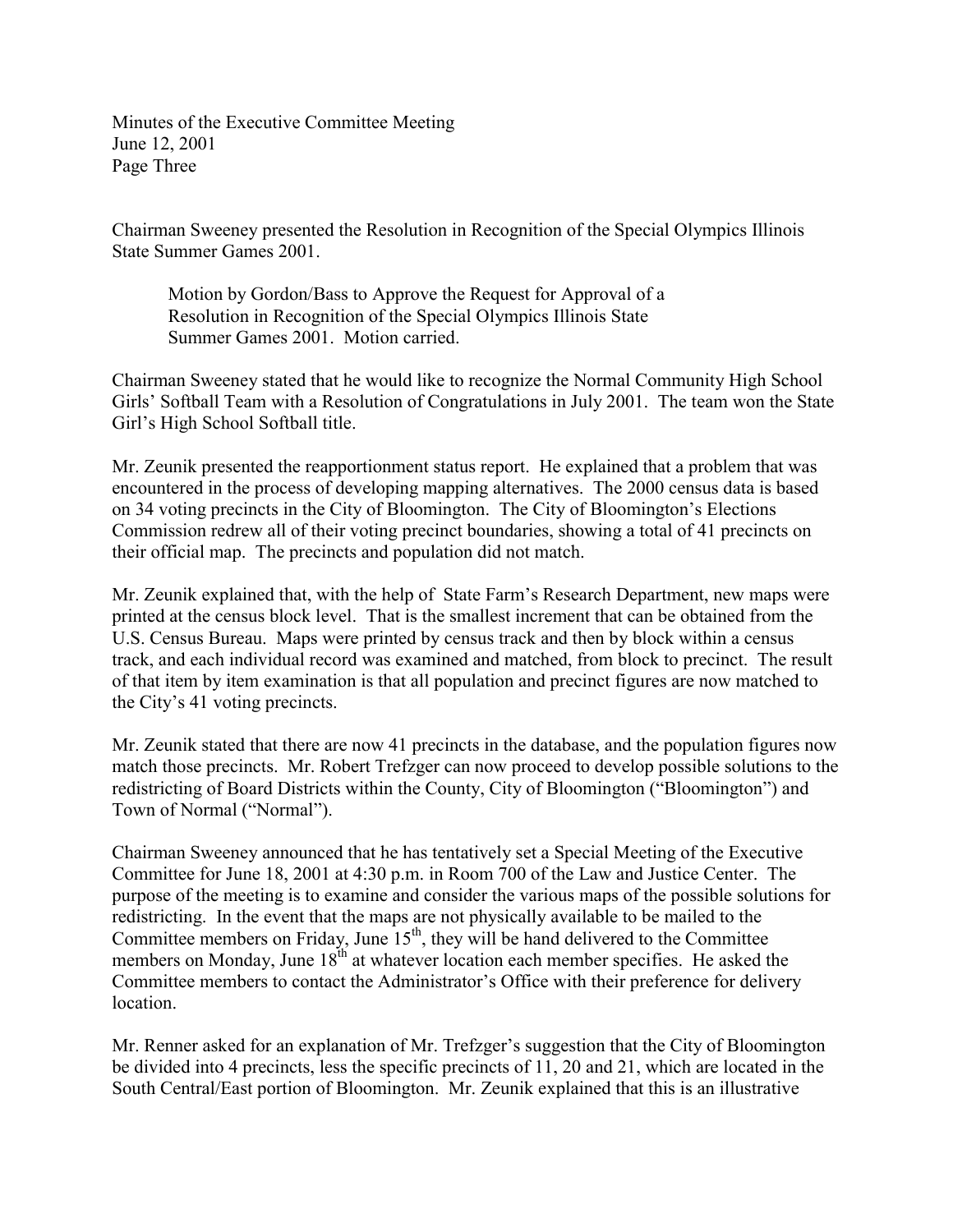Minutes of the Executive Committee Meeting June 12, 2001 Page Four

example. Bloomington's population is such that the City should have more than 4 districts, but they currently have just 4, with 2 members elected from each district. However, because of the level of population in the year 2000, Bloomington should now have 4.5 districts. Mr. Zeunik further explained that the only way to accomplish such a half district is to take some voting precincts that are located in Bloomington and attach them to a County district. In such an instance, the result is a district that contains population in Bloomington and population outside of Bloomington. Mr. Zeunik remarked that one effect of such a district with an amalgamated population is that one or both representatives could be elected from Bloomington.

Mr. Zeunik commented that one possibility is that 3 Bloomington precincts that are on the southeast side of Bloomington, precincts 11, 20 and 21, could be attached to rural Bloomington Township, which is immediately south of the city. That may be one possible solution to the need for 4.5 districts, which is dictated by the 2000 population count.

Mr. Renner remarked that when communities find themselves in a situation wherein they need to address population variances when redistricting, keeping together neighborhoods should be considered whenever possible. Mr. Zeunik stated that the 3 precincts mentioned are, in fact, located adjacent to one another. Therefore, that situation provides for a compact County Board district and provides for some similarity in that rural Bloomington Township is similar to the City of Bloomington because of the amount of subdivision development that has occurred in rural Bloomington Township. Mr. Zeunik explained that an objective is to offer possible solutions that lend themselves to cohesiveness within the locality.

Mr. Gordon asked whether the Special Meeting of the Executive Committee on June  $18<sup>th</sup>$  is, at this time, a firm commitment. Chairman Sweeney responded that if documents are not ready and available, then committee and Board members can be notified of a cancellation. Mr. Zeunik stated that Mr. Trefzger's goal is to provide all maps and any accompanying documents and materials prepared and ready for distribution by close of business on Friday, June  $15^{th}$ .

Mr. Owens asked how many maps would be provided. Mr. Zeunik responded that there will be 5-6 alternatives provided for each problem. In other words, there will 5-6 choices for the rural County, 5-6 for the City of Bloomington, and 5-6 for the Town of Normal.

Mr. Craig Nelson, Director, Information Services, presented a request for approval of an Interagency Grant Agreement with the Illinois Criminal Justice Information Authority for Automated Disposition Reporting with regard to the Integrated Justice Information System. He explained that there is a 25% cash match on this Agreement and the Authority is willing to provide \$104,712.00 with McLean County's match being \$34,904.00. Funds are available in the Contract Services Budget Line, which is used to pay for services provided by TRW. TRW will be performing the work that is to take place to fulfill the requirements of the contract.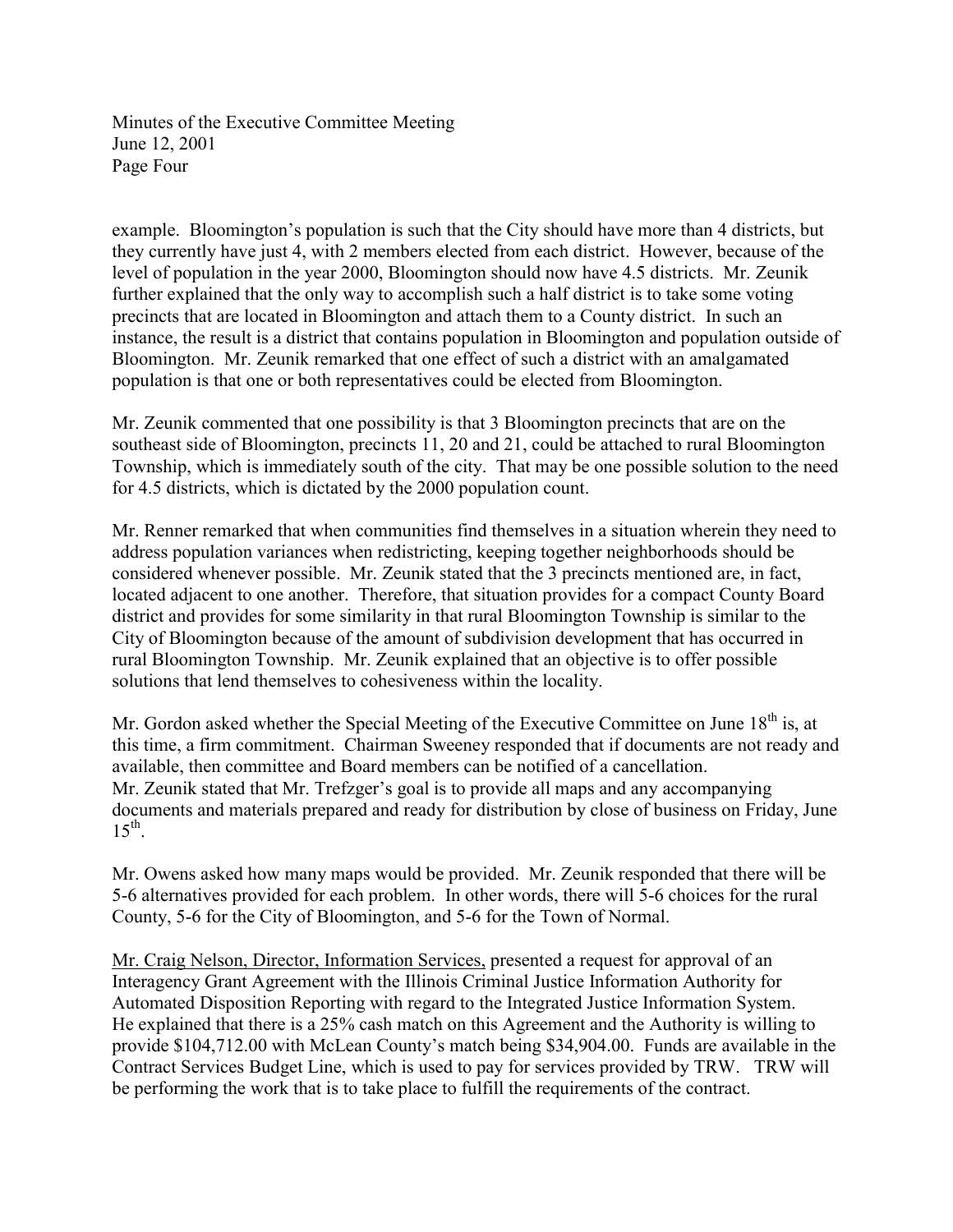Minutes of the Executive Committee Meeting June 12, 2001 Page Five

Mr. Nelson explained that the work to be accomplished is development of an automated disposition reporting application for the Circuit Clerk's office. The Circuit Clerk's Office will replace manual filing of dispositions in criminal, traffic and felony cases with a simple automated procedure. In addition to increased efficiency, more accurate information will be provided to the Courts as dispositions must be filed in a timely manner with the State of Illinois.

Motion by Berglund/Sorensen to approve the Interagency Grant Agreement with the Illinois Criminal Justice Information System Authority for Automated Disposition Reporting.

Mr. Gordon noted that the estimated start date on the face of the contract is May 1, 2001 and the implementation schedule refers to May approval dates. He asked whether those dates are revised to July 2001. Mr. Nelson responded that the grant requires a Work Order with TRW that was approved by the Justice Committee in June 2001 so that work could commence. The Interagency Grant Agreement was anticipated a few months ago, and that is why the May date appears on its face. He stated that final approval was sought before committing actual dollars to the project.

Motion carried.

Mr. Sorensen, Chairman of the Finance Committee, stated that the Committee had no items for Committee action.

Mr. Salch, Chairman of the Property Committee, stated that the Committee had no items for Committee action. However, he stated that he was approached by Mr. David Selzer, a member of the Property Committee, who would like to address the Committee regarding the issue of the usage of the McBarnes Memorial Building. Chairman Sweeney asked whether Mr. Selzer would make his presentation under the Property Committee's report or under the heading of Other Business and Communications. Mr. Salch responded that Other Business and Communications would be the most appropriate forum.

Mr. Joseph Sommer, Chairman of the Justice Committee, presented a Request for Approval of an Amendment to Illinois Criminal Justice Information Authority Agreement for Salary Increases in the Children's Advocacy Center.

Motion by Sommer/Pokorney to approve the request for an Amendment to Illinois Criminal Justice Information Authority Agreement for Salary Increase in the Children's Advocacy Center. Motion carried.

Mr. Sommer presented a request for approval of Interagency Agreements for the Bulletproof Vest Partnership Program with various local agencies.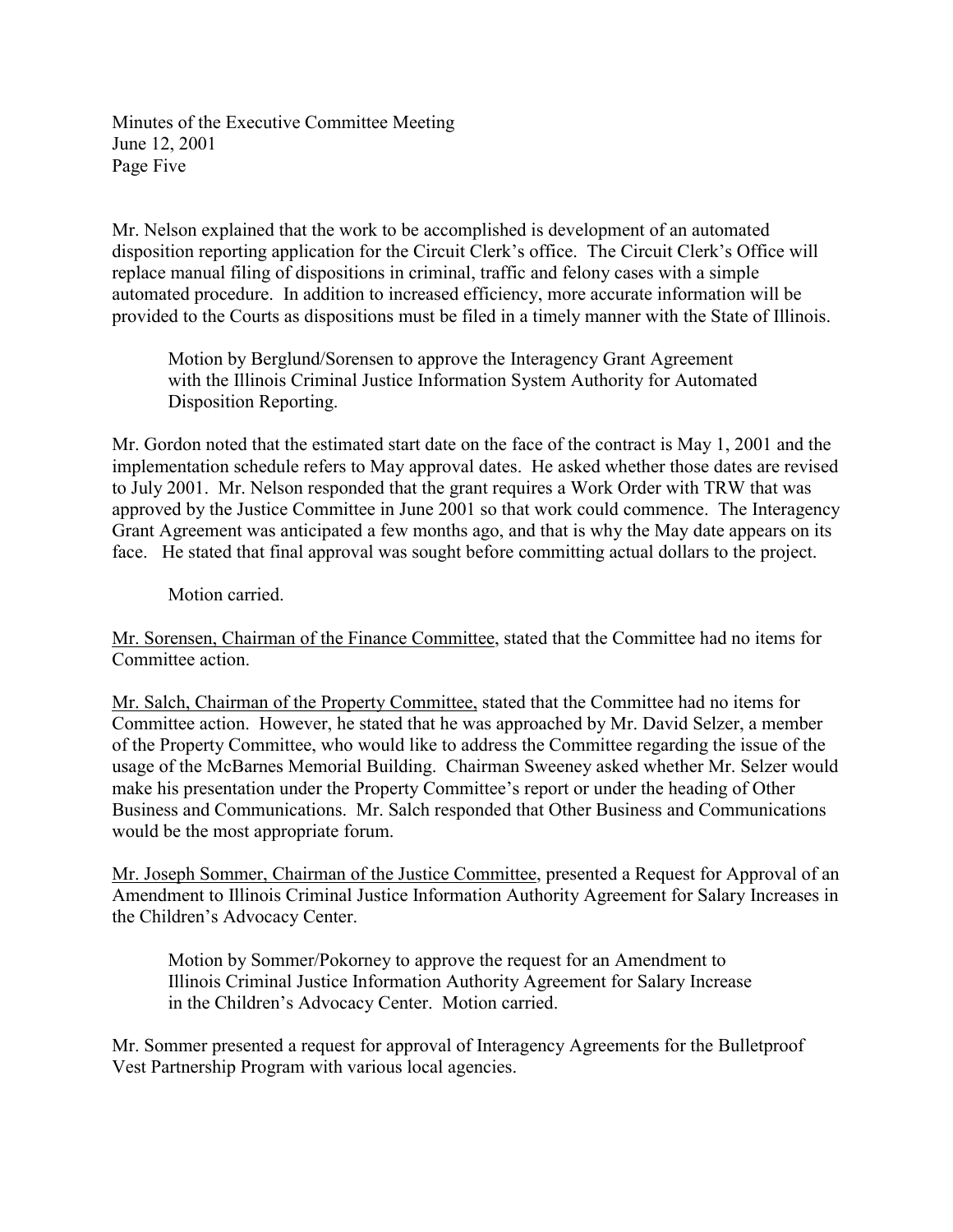Minutes of the Executive Committee Meeting June 12, 2001 Page Six

> Motion by Sommer/Pokorney to approve Interagency Agreements for the Bulletproof Vest Partnership Program with the Town of Normal, Village of Hudson, City of LeRoy, Village of Gridley, Village of McLean, and Village of Stanford. Motion carried.

Mr. Sommer noted that the Justice Committee would have three additional items to present to the full Board at its June 2001 meeting.

Mr. George Gordon, Chairman of the Land Use and Development Committee, presented a Request for Approval of an Intergovernmental Agreement for the Administration of a Solid Waste/Waste Reduction Program.

Motion by Gordon/Sommer to approve the Intergovernmental Agreement for the Administration of a Solid Waste/Waste Reduction Program. Motion carried.

Mr. Gordon asked whether Member Sorensen had a question regarding the Intergovernmental Agreement that was inadvertently missed prior to the vote. Mr. Sorensen stated that it is a positive situation that local costs of this type are matched. Mr. Gordon asked whether Mr. Sorensen was referring to the fact that costs will be shared among the City of Bloomington, Town of Normal, and County of McLean. Mr. Sorensen responded affirmatively.

Mr. Bass, Chairman of the Transportation Committee, presented a request for approval of Illinois Tomorrow Corridor Planning Grant Program Application. He explained that this grant application is in the amount of \$40,000.00, with the purpose being to develop an access management plan to use for the City of Bloomington, the Town of Normal, and McLean County to control access to roadways in a uniform manner. There currently exists, per the County's Comprehensive Plan, a limit of one access per half mile on Towanda-Barnes Road. Mr. Bass explained that this plan will address the other major roadways in high-volume areas of McLean County and Bloomington-Normal. This is a joint application which includes McLean County, City of Bloomington and Town of Normal. McLean County will function as the lead agency.

Motion by Bass/Salch to Approve the Request for Illinois Tomorrow Corridor Planning Grant Program Application.

Mr. Segobiano asked whether McLean County will act as a conduit with regard to the grant. Mr. Bass stated that McLean County is the lead agency.

Motion carried.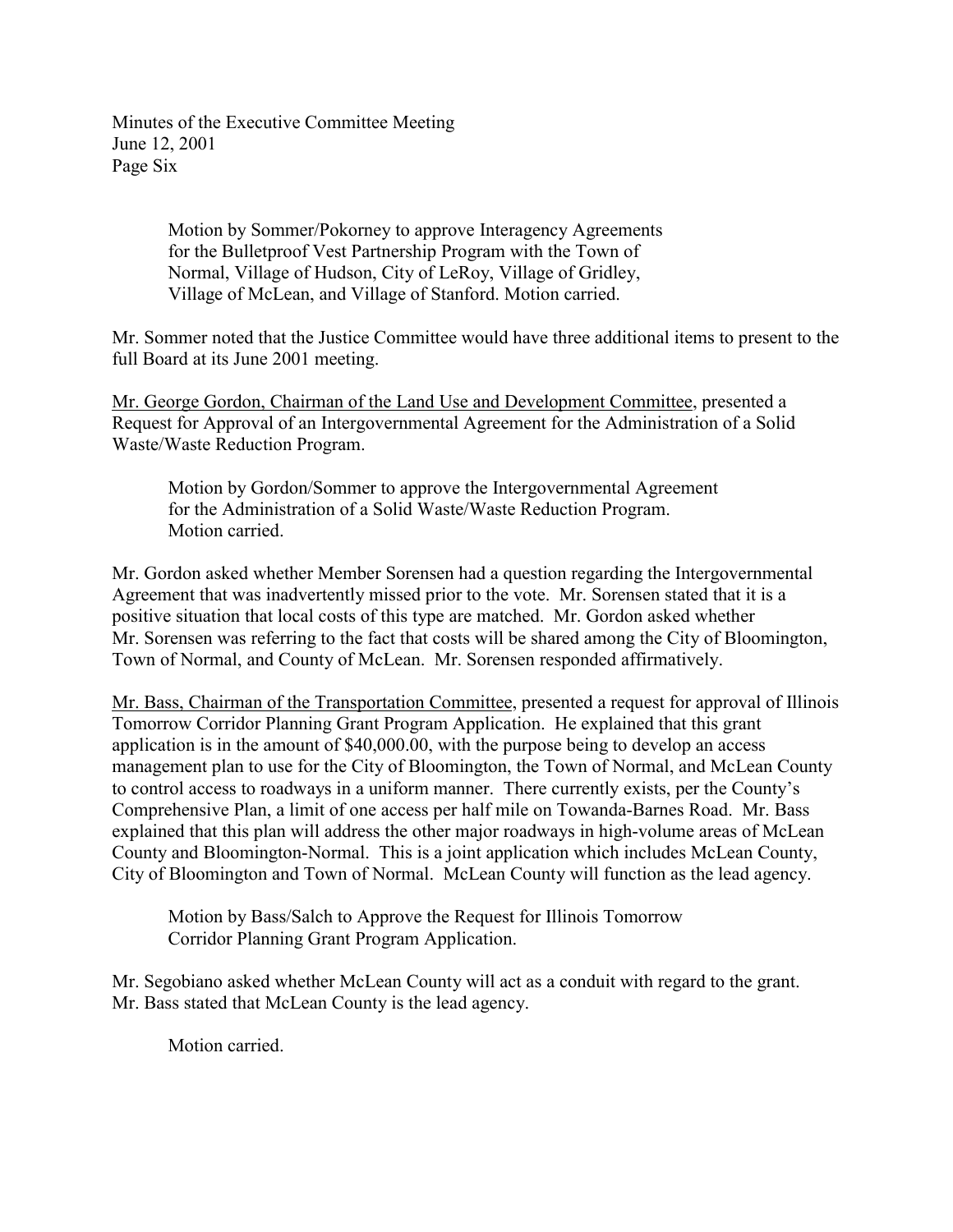Minutes of the Executive Committee Meeting June 12, 2001 Page Seven

Mr. Bass presented a Request for Approval of an Intergovernmental Agreement Between the Village of Towanda and McLean County concerning railroad improvements. He noted that McLean County would administer the program and receive and disperse the funds.

Motion by Bass/Salch to approve the request for an Intergovernmental Agreement Between the Village of Towanda and McLean County with regard to railroad improvements. Motion carried.

Chairman Sweeney presented Other Business and Communications out of order so that the Executive Session with regard to the County Administrator's Annual Evaluation might be the last agenda item.

Mr. Selzer stated that at the June Property Committee meeting, there was a request from PATH to use additional space in the McBarnes Building. He noted that such a request prompted discussion regarding the long-term use of the McBarnes Building. The third floor has been out of use and vacant for the past ten years. He further noted that with the impending move of the Children's Advocacy Center into the Health Department Building, there will not be many tenants in the building.

Mr. Selzer remarked that needed capital improvements to the McBarnes Building, as well as to the Museum of History Building (Old Courthouse), will be very costly. He stated that the Email message he had sent out mentioned costs associated with possible renovations to the Museum of History Building. He asked for input from the Committee and noted that each of these buildings can be dealt with in a manner that hopefully preserves the attendant emotional and patriotic issues that surround each of the facilities. However, if the buildings are to be retained, they should be placed into productive use. If they are placed into productive use, there are costs associated with that stance that must be addressed.

Chairman Sweeney stated that Mr. Selzer had mentioned an Email which he previously sent out. He noted that all County Board members do not have Email service. Additionally, the Email message necessarily now becomes part of the public record, as the Board collectively, and all its members individually, must conform to the provisions of the Open Meetings Act as it relates to notice and communications. Mr. Selzer was instructed to make and distribute hard copies of the cited Email communication to all County Board members and members of the media who would customarily receive notice of McLean County Board proceedings and activities. The Email message can be categorized as a matter of public record.

Mr. Selzer commented that it was his understanding that he could post a message on an electronic bulletin board, and follow with a mailing to those who do not have access to Email without violating the Open Meetings Act. Chairman Sweeney responded that individual letters can be mailed to Board members, but a collective Email message directed to all Board members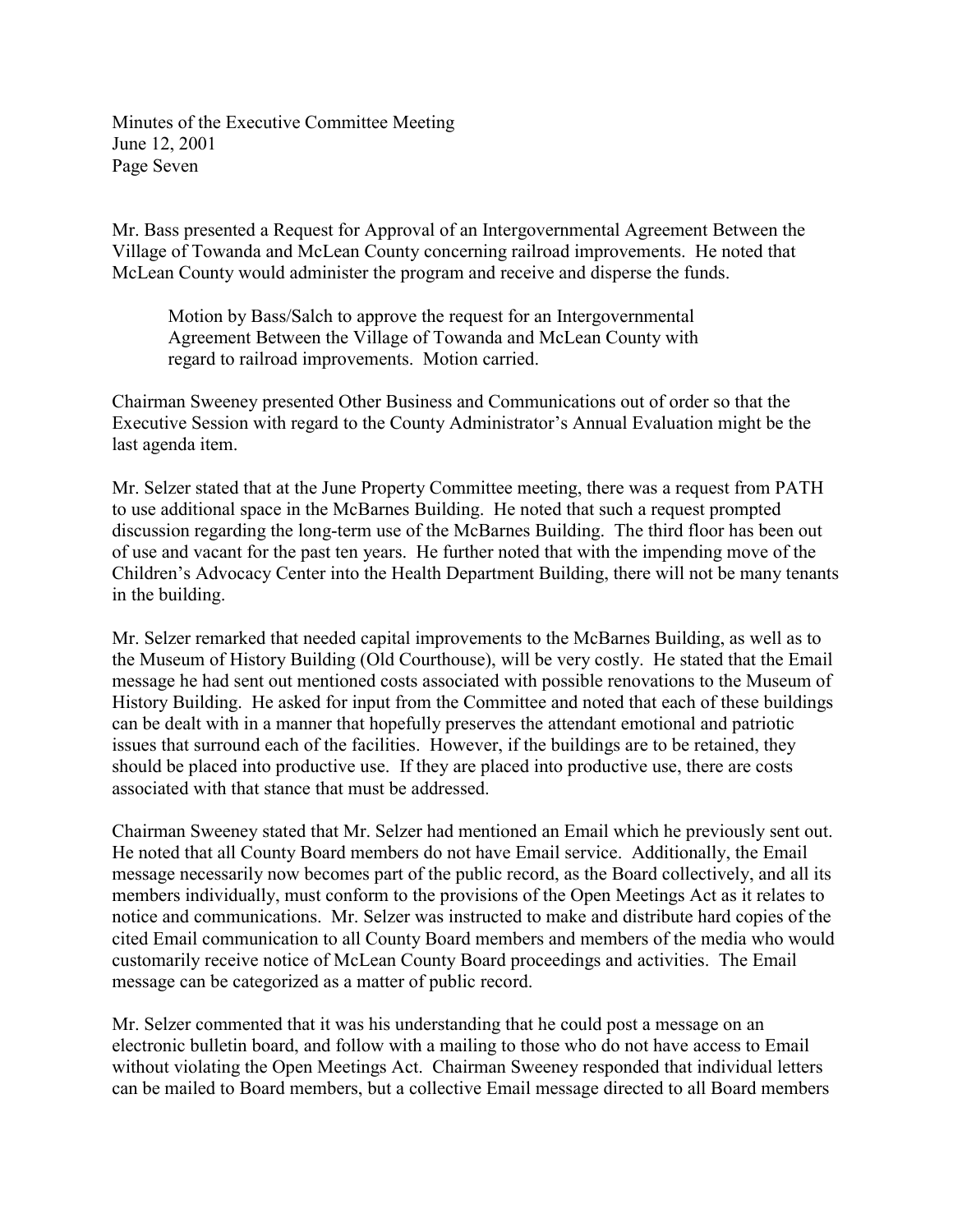Minutes of the Executive Committee Meeting June 12, 2001 Page Eight

is considered a matter of public record. Mr. Selzer then responded that it was his understanding that such a rule only applied to an electronic chat room or a bulletin board posting where there is also an attendant dialog. Chairman Sweeney stated that it does not matter where the posting is located.

Mr. Selzer stated that there should be no difference between a communication to all Board members sent via the U.S. mail and an Email message directed to all Board members. Chairman Sweeney responded that such communications are considered a matter of public record.

Chairman Sweeney then asked Mr. Selzer to explain the motion that was supposedly made at the Property Committee meeting regarding bringing the issue of building utilization to the Executive Committee. Mr. Salch responded that there was considerable discussion, but did not recall that a motion was made. Mr. Selzer concurred that he did not recollect that a motion was made although he would be happy to make one. It is his feeling that the issue is large enough that it should be brought before the Executive Committee for discussion.

Chairman Sweeney stated that the Executive Committee should only be consulted after the Property Committee had thoroughly discussed the issue. However, he asked whether any members of the Executive Committee have any questions or comments at this time.

Mr. Segobiano commented that, in his opinion, it is correct to address the issue, because there are many unknowns to be considered. He noted that he approached the same issue, within the context of the Property Committee, at roughly the same time as the LZT firm was hired to complete the Space Study of the Law and Justice Center. It was hoped at the time that a package presentation, which included the County's outlying buildings, would have been prepared, but this was not accomplished at that time. He remarked that the subsequent Comprehensive Space Study from LZT Associates, Inc. was not helpful with regard to this issue.

Mr. Segobiano stated that while he applauds Mr. Selzer for broaching the subject of space utilization in some of the County's outlying sites, the issue should be brought before the full County Board. He explained that this issue is not addressed in the County's Five-Year Capital Improvement Plan, and before asking the taxpayers for further funding, a comprehensive plan for the outlying buildings should be developed.

Mr. Selzer remarked that, although the Property Committee could ostensibly operate in a near vacuum, his objective was to initiate a discussion so that ideas could be expressed and suggestions explored prior to any action being taken. Chairman Sweeney stated that none of the County Board's Committees operate in a vacuum. The media is often present, as are members of the public. Issues progress through Committee action, through the Executive Committee, and the County Board.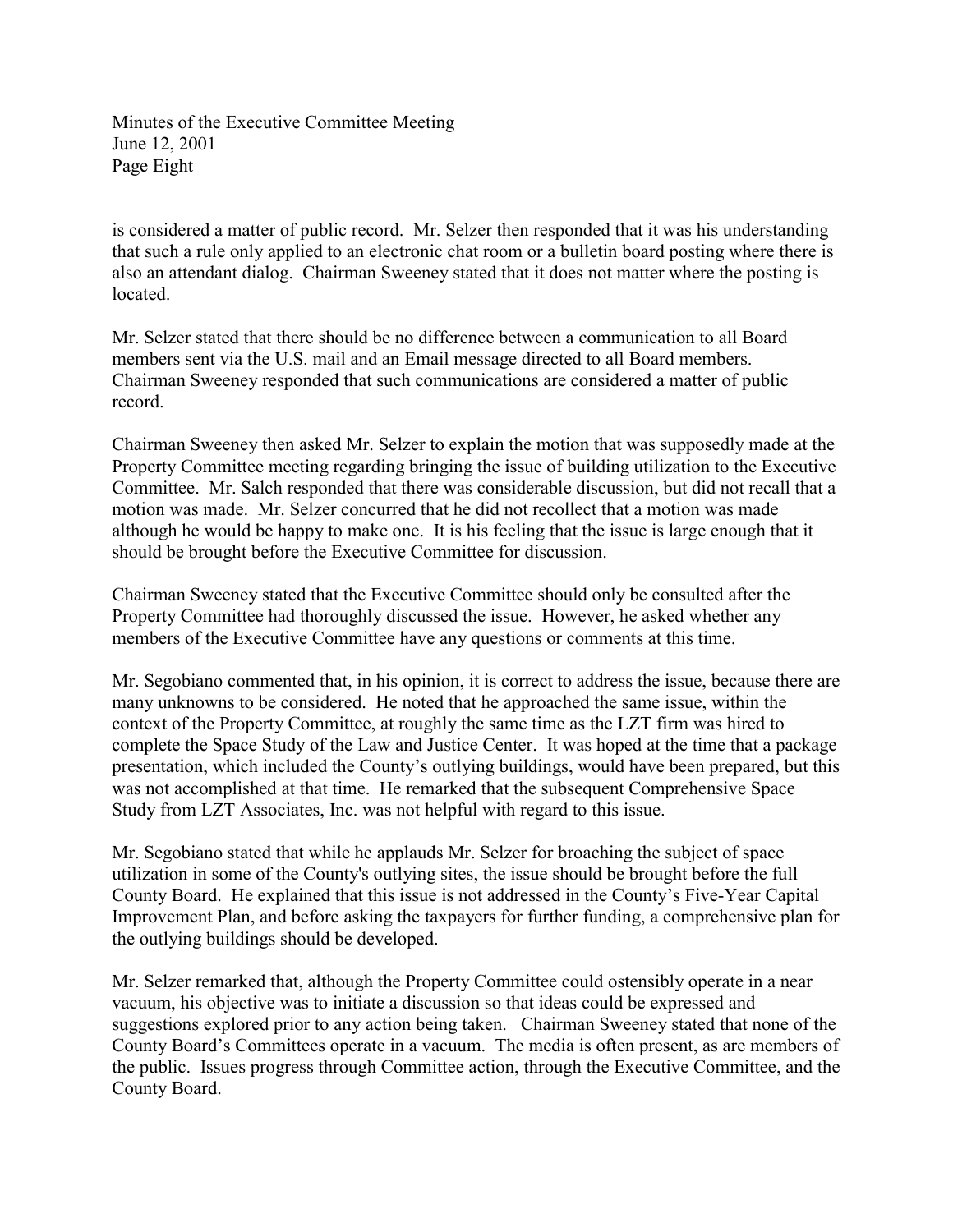Minutes of the Executive Committee Meeting June 12, 2001 Page Nine

Mr. Selzer stated that his only objective was to open a dialog and wanted to include all other members who would have input to contribute. Chairman Sweeney explained that the proper place for discussion of that issue is the Property Committee and it appeared that Mr. Selzer was bypassing the Property Committee because he could not get a definitive answer from them.

Mr. Salch stated that he felt that the subject of what to do with the McBarnes Building should not have been dealt with in a somewhat abrupt manner, without prior discussion. The legal aspects surrounding the issue should be explored first before open discussion. Mr. Salch remarked that, with regard to the Government Center Building on East Washington Street, his understanding was that an architectural firm would study the space in that building in conjunction with the City of Bloomington.

Mr. Salch noted that he felt that Mr. Selzer had independently consulted with people at the McBarnes Building and the Chamber of Commerce and Economic Development about changes in ownership of those properties and their willingness to accept it. He stated that he was not aware that such action was taking place until it was discussed at the June Property Committee meeting.

Mr. Zeunik stated that Illinois law is specific on the disposal of property by a local government. Property must be declared surplus before it can be disposed of. Once the property is declared surplus, there are specific requirements in the law as to how that property can be disposed of. He stated that the only experience he has had with such action was a motion brought before the Property Committee that was approved and recommended to the Board. It was initially approved by the Board and would have declared the McBarnes Building as surplus. Before the second step of advertising for sealed bids for the sale of the property could commence, the motion was brought back at the following Board meeting for reconsideration. Subsequently, the decision was made not to declare the McBarnes Building as surplus, but rather for the County to retain ownership of that building.

Mr. Zeunik explained that the Property Committee discussed the issue of disposal of the McBarnes Building and, at that time, that Committee made the recommendation to dispose of the building through a sealed bid process.

Chairman Sweeney remarked that his understanding of the process included an appraisal of the building, then the sealed bid process to effectuate the sale could be pursued. Additionally, the actual selling price must closely conform to the selected bid price.

Mr. Zeunik commented that the objective is to comply with caselaw findings that indicate that any such property disposal transactions must be "at arm's length." In other words, the government cannot sponsor a bid process or disposal process that favors, in fact or appearance,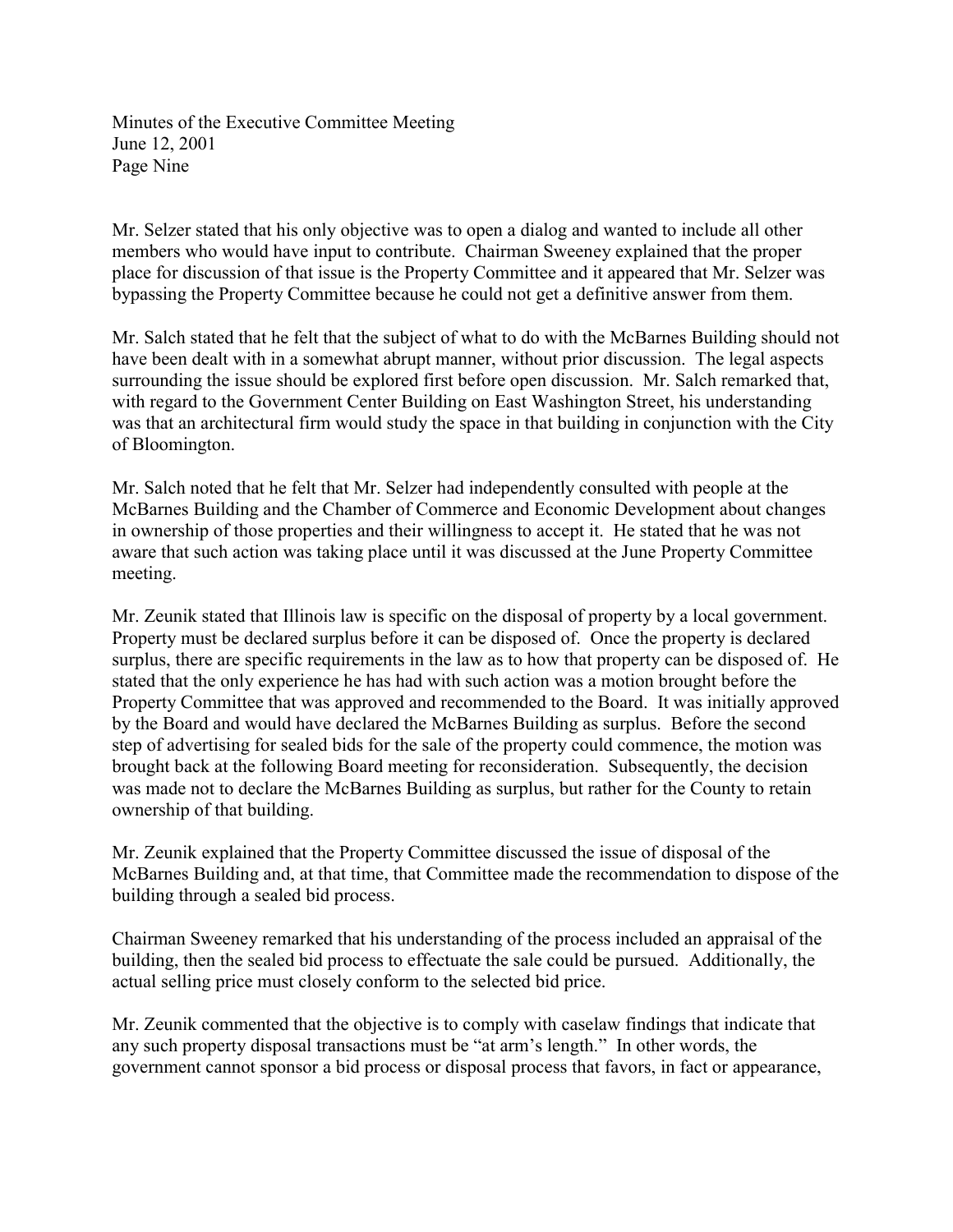Minutes of the Executive Committee Meeting June 12, 2001 Page Ten

any one entity over another. The government may also not determine that the appraised value is lower than it actually is, for purposes of disposal of that property.

Mr. Salch commented that he is very hesitant to be a party to sidebar conversations about what actions can and cannot be taken. Procedures should be followed so that all are on the same page.

In the case of the discussion at the June Property Committee meeting, the procedure was not addressed adequately. Therefore, his recommendation was to bring the issue to the Executive Committee for either their discussion, or for recommendation to the full Board.

Mr. Zeunik explained that the Public Building Commission ("PBC") will be the owner of the new Government Center Building located at 115 East Washington Street. They next meet on the last Tuesday of June 2001. The contract for architectural engineering services for that building will be discussed at that meeting. Once that contract is approved by the PBC, architects and engineers will be available to assist the Elected Officials, Department Heads, members of the Property Committee, and the staff to begin to study the space considerations for that building. That service will also include the needs of the City of Bloomington's departments that will occupy that building.

Mr. Sommer remarked that Mr. Salch need not apologize for taking action in some fashion because surplus property is an issue that should be dealt with. He stated that, as a Board member, he would welcome the preliminary work that the Property Committee would do, which would ultimately result in a recommendation for the Board's consideration.

Mr. Segobiano stated that disposing of County property is not a difficult process and has gone smoothly in the past. Three of the current Property Committee members are new Board members and there is an attendant learning process in order to gain experience. With regard to the new building, it will require considerable expense to renovate that building. He asked where the renovation estimate came from. Mr. Zeunik responded that the cost for renovation came from a determination of projected cost per square foot. The combined efforts of the Facilities Management staffs for the City of Bloomington and McLean County worked together to examine the building and determine that estimate. Mr. Segobiano stated that such information was made public prior to any consent from the Board, and should not have been made public prior to being presented to the Board.

Mr. Sommer noted that the estimate was merely that, an estimate. Mr. Segobiano responded that the issue concerned an elected body, which was not privy to information prior to that information becoming public.

Mr. Sorensen stated that the financing recommendation included a cost per square foot amount for renovation. Mr. Selzer stated that the newspaper article to which Mr. Segobiano is referring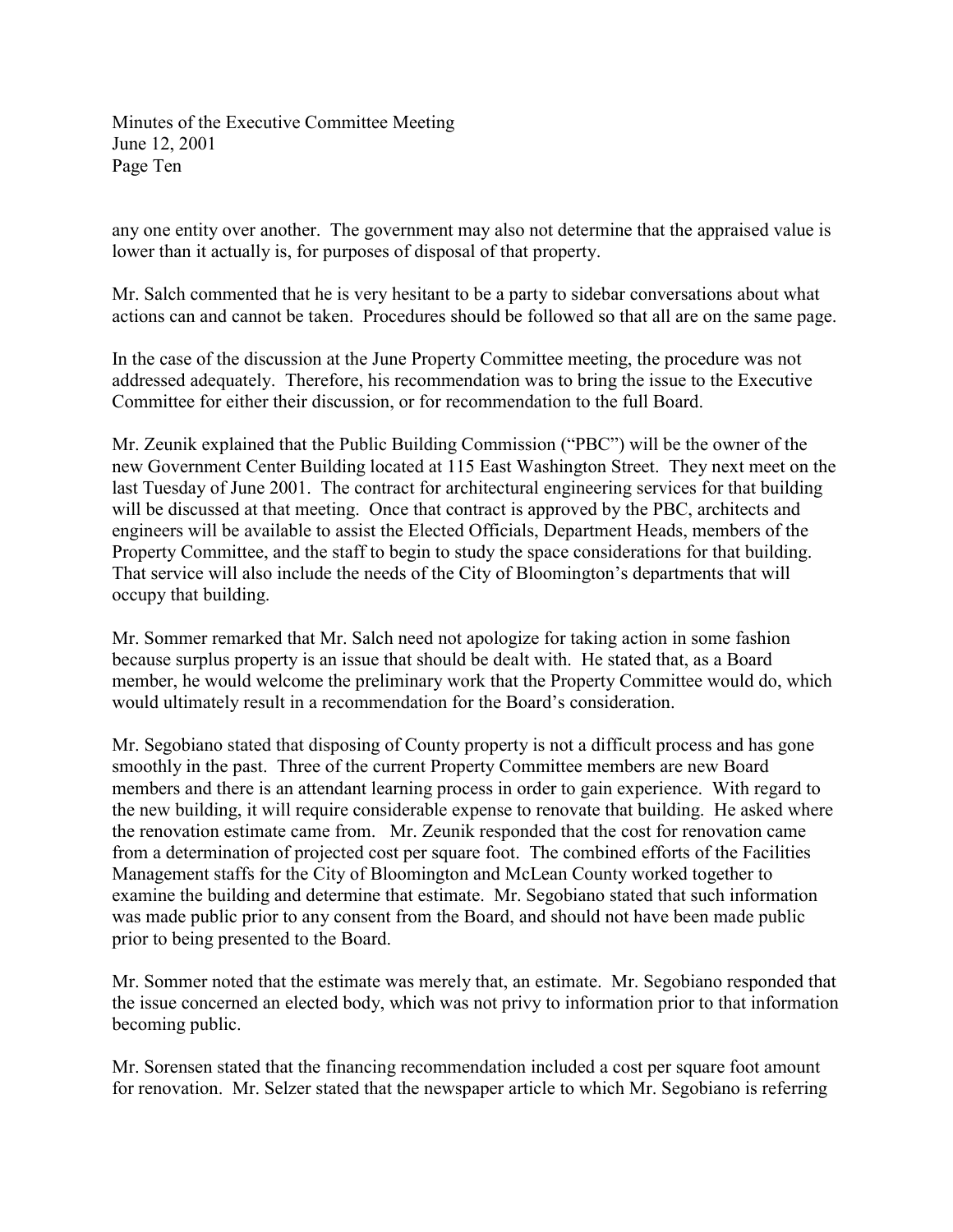Minutes of the Executive Committee Meeting June 12, 2001 Page Eleven

came out prior to anyone on the Board being notified that the building was under consideration for purchase.

Mr. Selzer thanked all of the members present for listening to his suggestions regarding the McBarnes Building and potential disposal of surplus County property. He apologized to Mr. Salch in the event that his actions placed the Property Committee Chairman in an awkward position. He stated again that his objective was to open a dialog.

Chairman Sweeney presented the bills and transfers as recommended by the Auditor's Office for approval.

Motion by Berglund/Bass to approve the bills and transfers as recommended by the Auditor's Office. Motion carried.

Motion by Sorensen/Salch to move into Executive Session to conduct the Annual Performance Evaluation of the County Administrator. Those requested to remain include the Executive Committee and Board Members present, and Mr. John M. Zeunik, County Administrator. Motion carried.

The Committee went into Executive Session to conduct the Annual Performance Evaluation of the County Administrator at 5:23 p.m.

The Committee came out of Executive Session and returned to regular session at 6:15 p.m.

Chairman Sweeney asked for a motion.